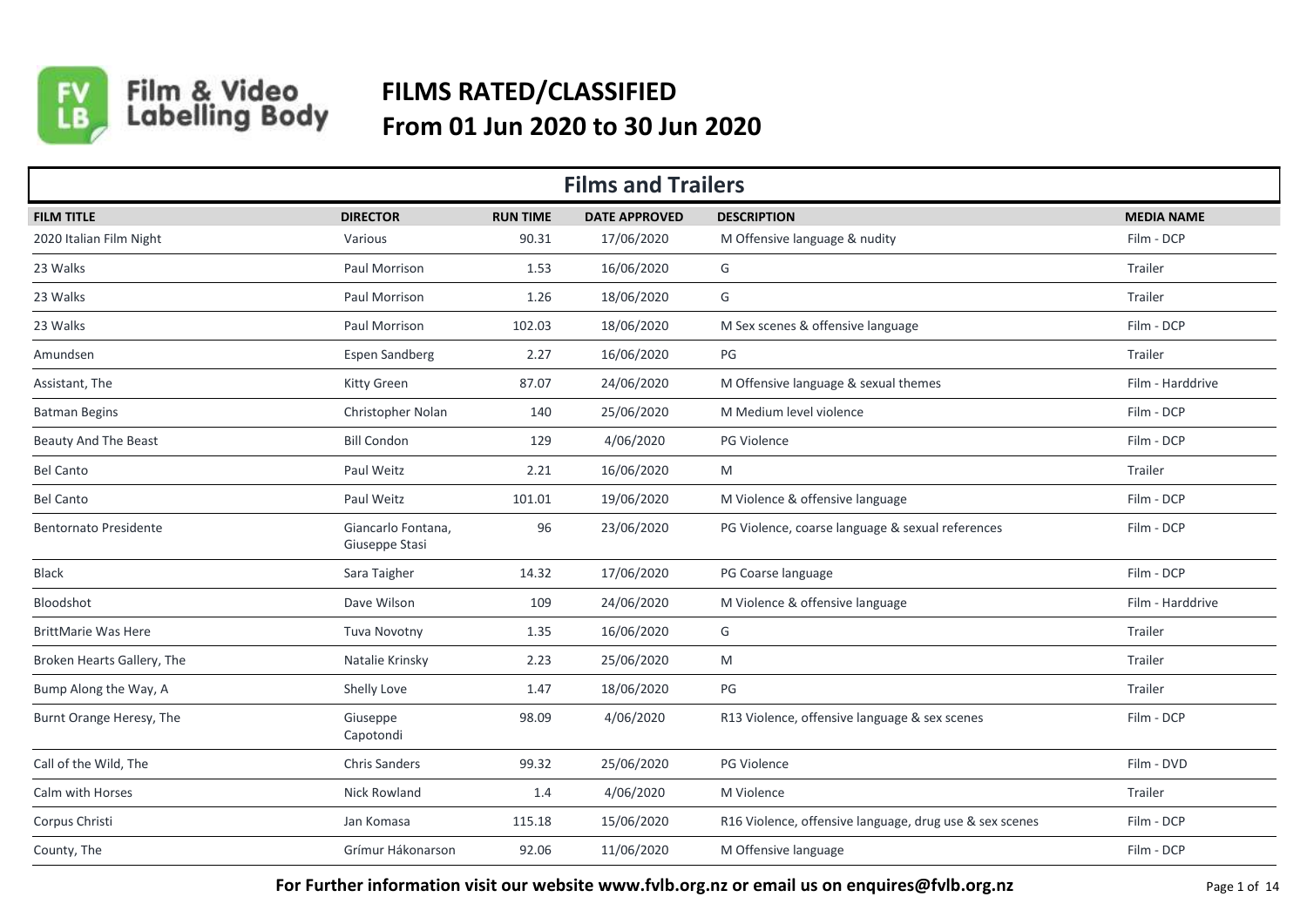| Croce e Delizia                    | Simone Godano                    | 100    | 23/06/2020 | M Drug use & offensive language                                          | Film - DCP       |
|------------------------------------|----------------------------------|--------|------------|--------------------------------------------------------------------------|------------------|
| Dark Knight Rises, The             | Christopher Nolan                | 164    | 24/06/2020 | M Violence                                                               | Film - DCP       |
| Domani è un Altro Giorno           | Simone Spada                     | 100    | 23/06/2020 | M Offensive language                                                     | Film - DCP       |
| Ellie & Abbie (& Ellies Dead Aunt) | Monica Zanetti                   | 82.12  | 29/06/2020 | M Offensive language & sexual references                                 | Film - DCP       |
| Ema                                | Pablo Larraín                    | 106.33 | 15/06/2020 | R16 Sex scenes, offensive language & nudity                              | Film - DCP       |
| Evil Dead, The                     | Sam Raimi                        | 85     | 16/06/2020 | R16 Graphic violence                                                     | Film - DCP       |
| Exile                              | Visar Morina                     | 121.02 | 29/06/2020 | M Violence, offensive language, nudity, sex scenes & suicide             | Film - DCP       |
| <b>Finding Dory</b>                | Andrew Stanton,<br>Angus MacLane | 97     | 4/06/2020  | G                                                                        | Film - DCP       |
| <b>Finding Nemo</b>                | Andrew Stanton                   | 100    | 4/06/2020  | PG                                                                       | Film - DCP       |
| From Beyond                        | Stuart Gordon                    | 87.49  | 11/06/2020 | R16 Violence                                                             | Film - DCP       |
| Frozen                             | Chris Buck, Jennifer<br>Lee      | 102    | 4/06/2020  | G                                                                        | Film - DCP       |
| Gagarin, Mi Mancherai              | Domenico De Orsi                 | 20.59  | 17/06/2020 | <b>PG Nudity</b>                                                         | Film - DCP       |
| Girl On The Bridge, The            | Leanne Pooley                    | 92.05  | 22/06/2020 | RP15 Deals with suicide, sexual abuse themes & self-harm<br>references   | Film - DCP       |
| Greed                              | Michael<br>Winterbottom          | 104.24 | 15/06/2020 | R13 Violence, offensive language, drug use & content that may<br>disturb | Film - DCP       |
| <b>Heroic Losers</b>               | Sebastián<br>Borensztein         | 115.22 | 29/06/2020 | M Offensive language                                                     | Film - DCP       |
| High Note, The                     | Nisha Ganatra                    | 113.2  | 11/06/2020 | M Offensive language                                                     | Film - DCP       |
| If Only                            | Ginevra Elkann                   | 101    | 11/06/2020 | M Sex scenes & offensive language                                        | Film - DCP       |
| Il Campione                        | Leonardo D'Agostini              | 105    | 23/06/2020 | M Offensive language                                                     | Film - DCP       |
| Il Testimone Invisibile            | Stefano Mordini                  | 102    | 23/06/2020 | M Violence                                                               | Film - DCP       |
| In Fabric                          | Peter Strickland                 | 2.02   | 9/06/2020  | M                                                                        | Trailer          |
| Informer, The                      | Andrea Di Stefano                | 113    | 24/06/2020 | R16 Violence, cruelty & offensive language                               | Film - Harddrive |
| Inside Out                         | Pete Docter                      | 95     | 4/06/2020  | G                                                                        | Film - DCP       |
| Iron Mask, The                     | Oleg Stepchenko                  | 120.2  | 24/06/2020 | M Violence & sexual references                                           | Film - Harddrive |
| Irresistible                       | Jon Stewart                      | 101.49 | 18/06/2020 | M Offensive language & sexual references                                 | Film - DCP       |
| King of Staten Island, The         | Judd Apatow                      | 2.19   | 16/06/2020 | M                                                                        | Trailer          |
| King of Staten Island, The         | Judd Apatow                      | 137    | 22/06/2020 | R16 Violence, offensive language, drug use & sexual material             | Film - DCP       |

**For Further information visit our website www.fvlb.org.nz or email us on enquires@fvlb.org.nz** Page 2 of 14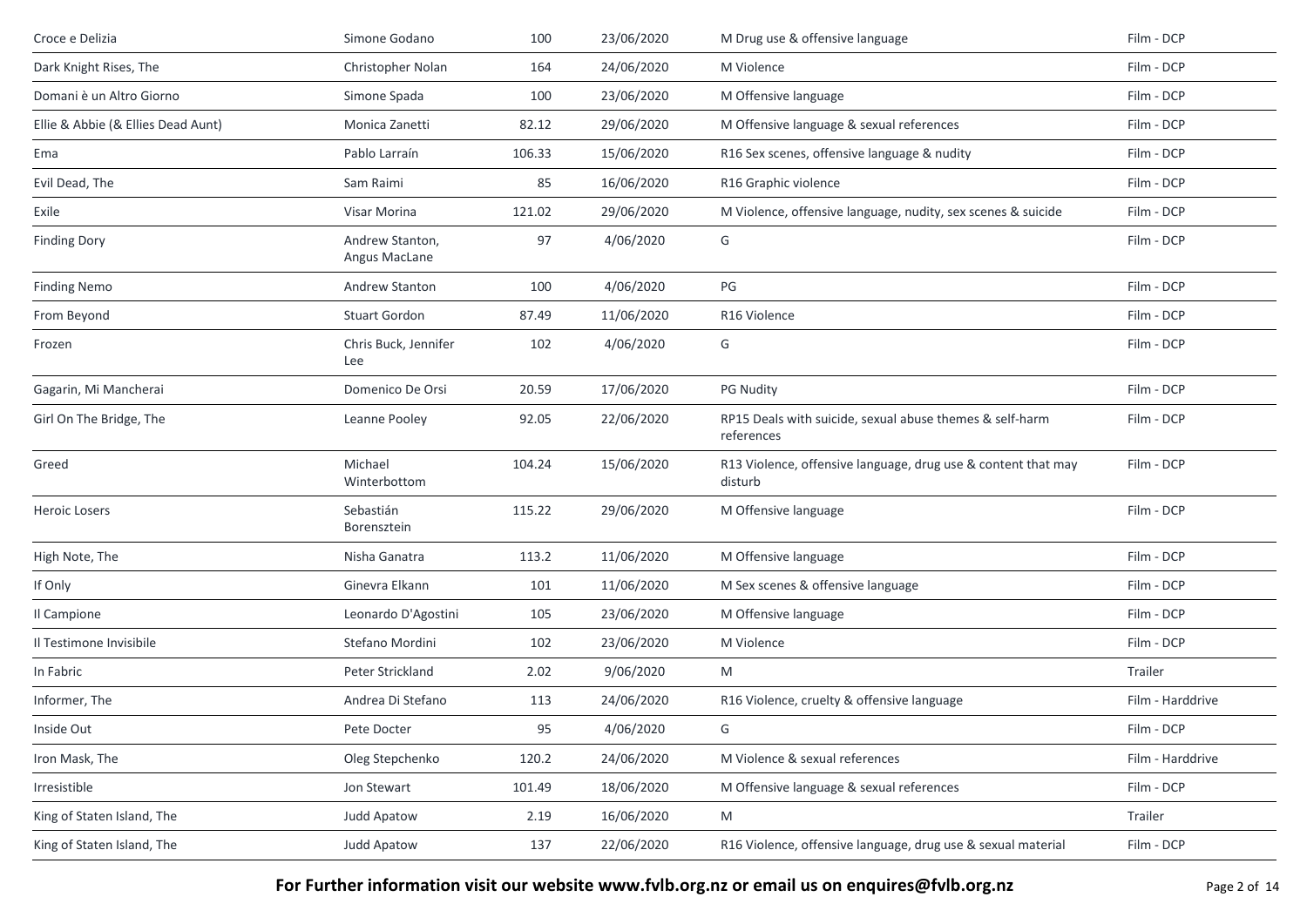| King's Man, The                           | Matthew Vaughn         | 2.27   | 23/06/2020 | M                                                     | Trailer    |
|-------------------------------------------|------------------------|--------|------------|-------------------------------------------------------|------------|
| Last Wave, The                            | Peter Weir             | 106    | 22/06/2020 | PG Violence                                           | Film - DCP |
| Let Me Introduce You to Sofia             | Guido Chiesa           | 98     | 23/06/2020 | M Offensive language                                  | Film - DCP |
| Litigante                                 | Franco Lolli           | 1.44   | 16/06/2020 | PG                                                    | Trailer    |
| Loro                                      | Paolo Sorrentino       | 150.49 | 23/06/2020 | R16 Sex scenes, nudity, drug use & offensive language | Film - DCP |
| Ma Cosa Ci Dice Il Cervello               | Riccardo Milani        | 100    | 23/06/2020 | M Offensive language                                  | Film - DCP |
| Martin Eden                               | Pietro Marcello        | 128.51 | 29/06/2020 | M Violence & offensive language                       | Film - DCP |
| <b>Mary Poppins</b>                       | Robert Stevenson       | 139    | 4/06/2020  | G                                                     | Film - DCP |
| Met Opera: Agrippina                      | Sir David McVicar      | 242.37 | 5/06/2020  | PG Drug use & sexual references                       | Film - DCP |
| Met Opera: Agrippina                      | Sir David McVicar      | 0.29   | 9/06/2020  | M                                                     | Trailer    |
| Met Opera: Porgy & Bess                   | James Robinson         | 225.57 | 5/06/2020  | M Violence & sexual references                        | Film - DCP |
| Momenti di Trascurabile Felicità          | Daniele Luchetti       | 93     | 23/06/2020 | M Offensive language & sexual references              | Film - DCP |
| Mon Clochard                              | Gian Marco Pezzoli     | 15     | 17/06/2020 | PG                                                    | Film - DCP |
| Moschettieri Del Re La Penultima Missione | Giovanni Veronesi      | 109.5  | 23/06/2020 | M Violence & offensive language                       | Film - DCP |
| Nessun Dorma                              | Paolo Stippoli         | 20.01  | 17/06/2020 | M Offensive language                                  | Film - DCP |
| Never Rarely Sometimes Always             | Eliza Hittman          | 100.53 | 29/06/2020 | M Offensive language                                  | Film - DCP |
| Onward                                    | Dan Scanlon            | 102    | 11/06/2020 | G                                                     | Film - DVD |
| Parru Pi Tìa                              | Giuseppe Carleo        | 14.48  | 17/06/2020 | M Nudity                                              | Film - DCP |
| Red Shoes and the Seven Dwarfs            | Sung Ho Hong           | 88     | 11/06/2020 | G                                                     | Film - DCP |
| Red Shoes and the Seven Dwarfs            | Sung Ho Hong           | 0.48   | 25/06/2020 | G                                                     | Trailer    |
| Resistance                                | Jonathan<br>Jakubowicz | 2.08   | 2/06/2020  | M                                                     | Trailer    |
| SamSam                                    | Tanguy de Kermel       | 1.23   | 23/06/2020 | G                                                     | Trailer    |
| Shirley                                   | Josephine Decker       | 1.46   | 16/06/2020 | M                                                     | Trailer    |
| Son, A                                    | Mehdi Barsaoui         | 96.26  | 16/06/2020 | M Violence & offensive language                       | Film - DCP |
| Tenet                                     | Christopher Nolan      | 2.51   | 4/06/2020  | M Violence                                            | Trailer    |
| <b>Toy Story</b>                          | John Lasseter          | 81     | 4/06/2020  | G                                                     | Film - DCP |
| Un Segno Nello Spazio                     | Nicholas Bertini       | 5.11   | 17/06/2020 | G                                                     | Film - DCP |
| Unhinged                                  | Derrick Borte          | 2.34   | 25/06/2020 | M                                                     | Trailer    |
|                                           |                        |        |            |                                                       |            |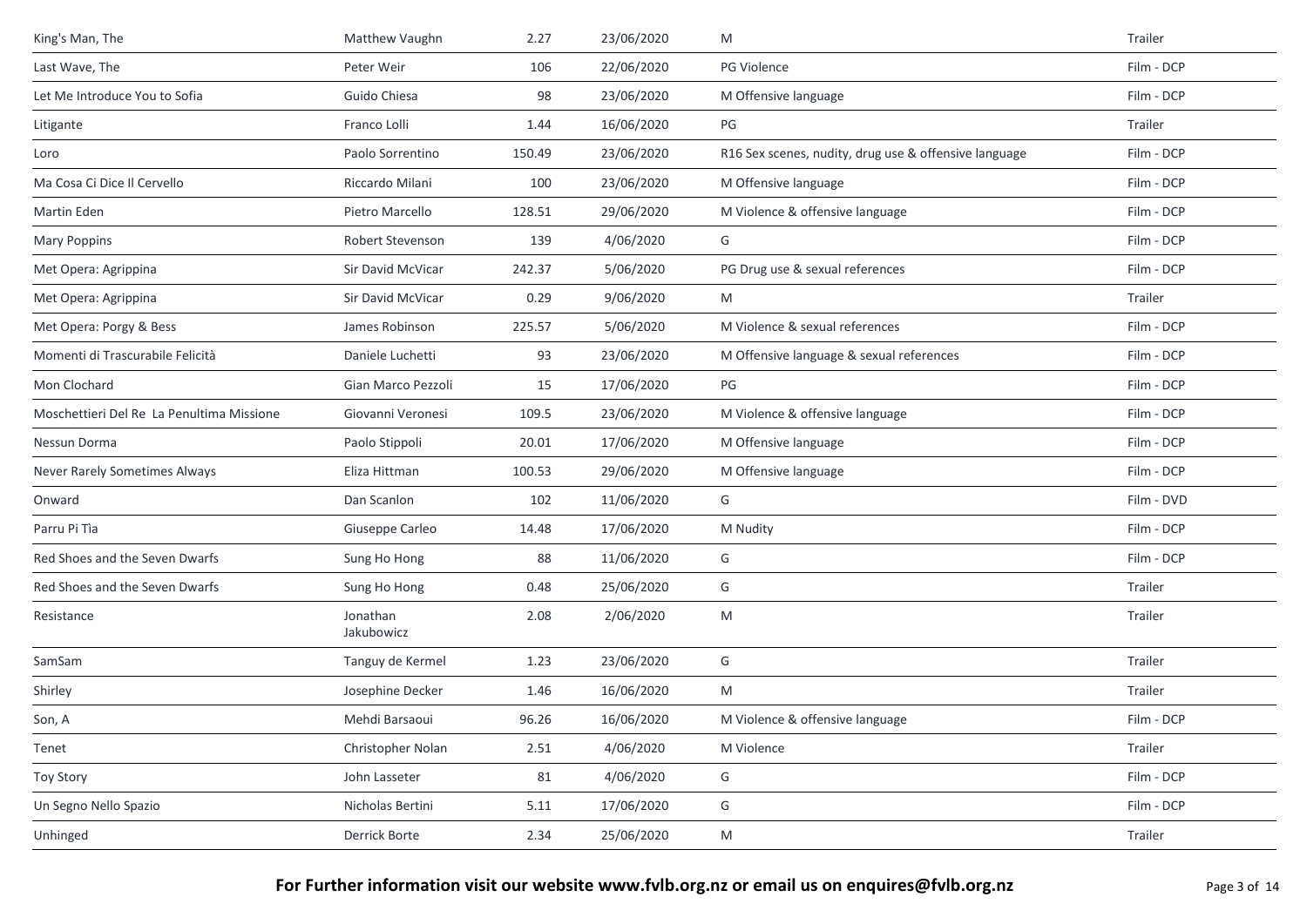| Up                        | Pete Docter/Bob<br>Peterson            | 96     | 4/06/2020  | PG Some scenes may scare very young children | Film - DCP |
|---------------------------|----------------------------------------|--------|------------|----------------------------------------------|------------|
| Wendy                     | Benh Zeitlin                           | 111.19 | 29/06/2020 | M                                            | Film - DCP |
| Whered You Go, Bernadette | <b>Richard Linklater</b>               | 108.04 | 29/06/2020 | M Offensive language                         | Film - DCP |
| While at War              | Alejandro<br>Amenábar                  | 108    | 11/06/2020 | PG Violence & coarse language                | Film - DCP |
| Wretched, The             | Brett Pierce, Drew<br>T. Pierce        | 1.37   | 9/06/2020  | <b>Refused Classification</b>                | Trailer    |
| Wretched, The             | <b>Brett Pierce, Drew</b><br>T. Pierce | 1.37   | 24/06/2020 | R13 Horror scenes                            | Trailer    |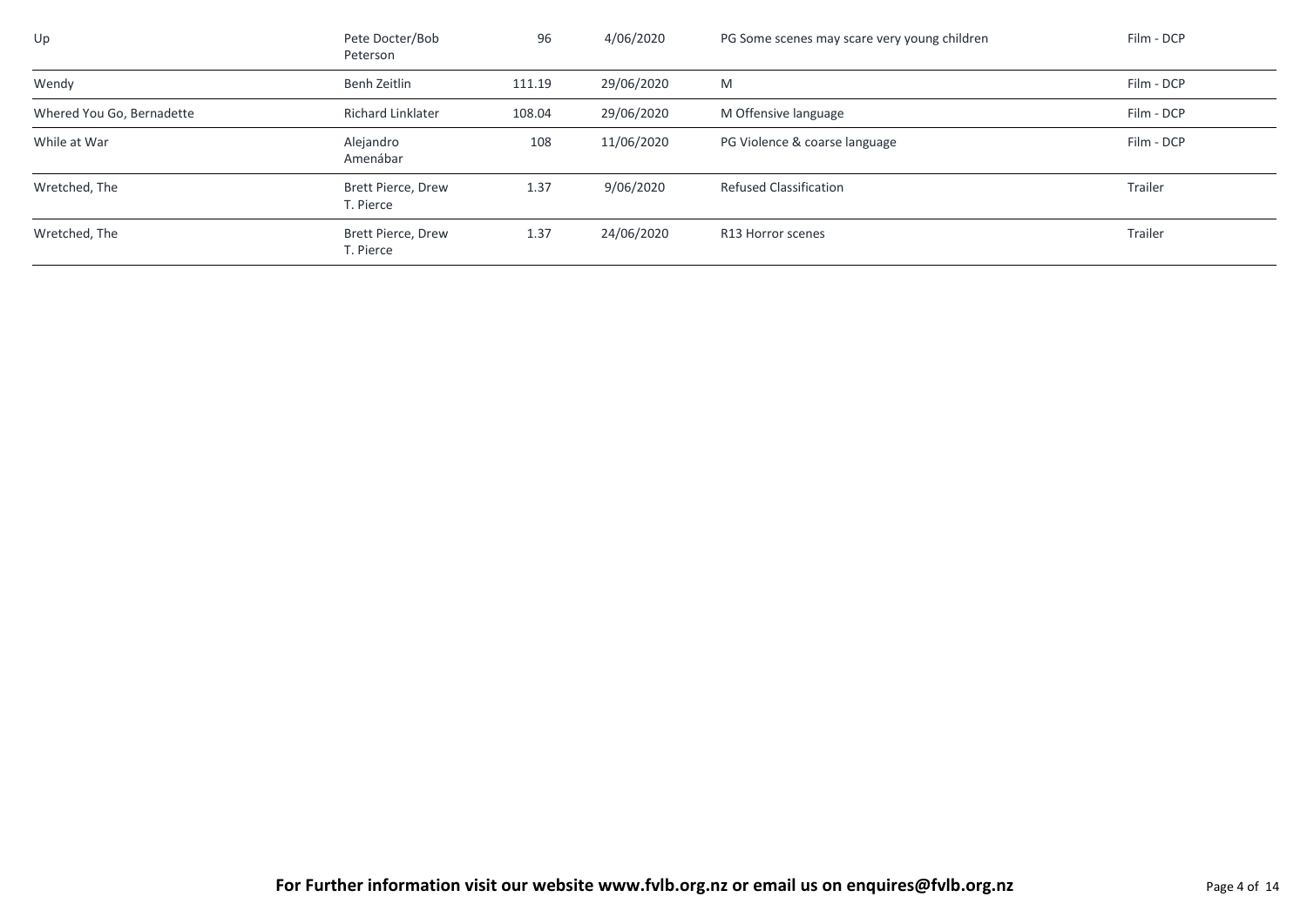|                                               |                                   |                 | <b>Games</b>         |                                                                |                      |
|-----------------------------------------------|-----------------------------------|-----------------|----------------------|----------------------------------------------------------------|----------------------|
| <b>FILM TITLE</b>                             | <b>DIRECTOR</b>                   | <b>RUN TIME</b> | <b>DATE APPROVED</b> | <b>DESCRIPTION</b>                                             | <b>MEDIA NAME</b>    |
| Berserk and the Band of the Hawk              | Not stated                        | 0               | 16/06/2020           | R16 Violence & sexual violence                                 | Computer Game        |
| Call of Duty Black Ops III                    | Activision                        | $\mathbf 0$     | 25/06/2020           | R16 Violence, offensive language & horror                      | Computer Game        |
| Call of Duty: Black Ops 4 Specialist Edition  | Raven Software                    | $\mathbf 0$     | 17/06/2020           | R16 Violence & horror                                          | Computer Game        |
| Desperados III                                | Mimimi Games                      | $\mathbf{0}$    | 9/06/2020            | M Violence & offensive language                                | Computer Game        |
| Devil May Cry: Definitive Edition             | Capcom                            | $\mathbf{0}$    | 17/06/2020           | R13 Violence, horror, offensive language & sexual references   | Computer Game        |
| Fallout 4                                     | <b>Todd Howard</b>                | $\mathbf{0}$    | 25/06/2020           | R18 Graphic violence & offensive language                      | <b>Computer Game</b> |
| Far Cry 4 + Far Cry Primal Compilation        | Ubisoft                           | $\mathbf{0}$    | 17/06/2020           | R16 Graphic violence & offensive language                      | <b>Computer Game</b> |
| <b>Grand Theft Auto V</b>                     | Adam Fowler                       | $\overline{0}$  | 25/06/2020           | R18 Violence, sexual material, drug use & offensive language   | <b>Computer Game</b> |
| Ion Fury                                      | 3D Realms<br>Entertainment ApS.   | $\Omega$        | 22/06/2020           | M Violence & offensive language                                | [Computer Game]      |
| Judgment                                      | Toshihiro Nagoshi                 | $\mathbf 0$     | 17/06/2020           | R16 Violence, offensive language & sexual material             | Computer Game        |
| Last of Us Part II, The                       | Not stated                        | $\mathbf{0}$    | 25/06/2020           | R18 Graphic violence, offensive language & cruelty             | Computer Game        |
| Last of Us Remastered, The                    | Sony Computer<br>Entertainment    | $\Omega$        | 25/06/2020           | R18 Violence & horror                                          | Computer Game        |
| Limited Edition The Last of Us Part II PlaySt | Sony Interactive<br>Entertainment | $\mathbf 0$     | 3/06/2020            | R18 Graphic violence, offensive language & cruelty             | <b>Computer Game</b> |
| Micro Machines: World Series                  | Codemasters                       | $\mathbf 0$     | 16/06/2020           | G                                                              | Computer Game        |
| Sine Mora EX                                  | <b>THQ</b>                        | $\mathbf 0$     | 17/06/2020           | M Offensive language                                           | Computer Game        |
| Vampyr                                        | Not stated                        | $\mathbf 0$     | 24/06/2020           | R16 Violence, offensive language & horror                      | <b>Computer Game</b> |
| Wasteland 2 Directors Cut                     | Not stated                        | $\mathbf 0$     | 24/06/2020           | R13 Violence & offensive language                              | Computer Game        |
| Witcher 3 Wild Hunt Complete Edition, The     | <b>CD Project</b>                 | $\mathbf{0}$    | 17/06/2020           | R16 Violence, sexual violence, offensive language & sex scenes | <b>Computer Game</b> |
| Witcher 3, The: Wild Hunt                     | Konrad<br>Tomaszkiewicz           | $\mathbf{0}$    | 25/06/2020           | R16 Violence, sexual violence, offensive language & sex scenes | <b>Computer Game</b> |
| Yakuza Kiwami 2                               | Toshihiro Nagoshi                 | $\mathbf{0}$    | 17/06/2020           | R16 Violence, offensive language & sexual material             | <b>Computer Game</b> |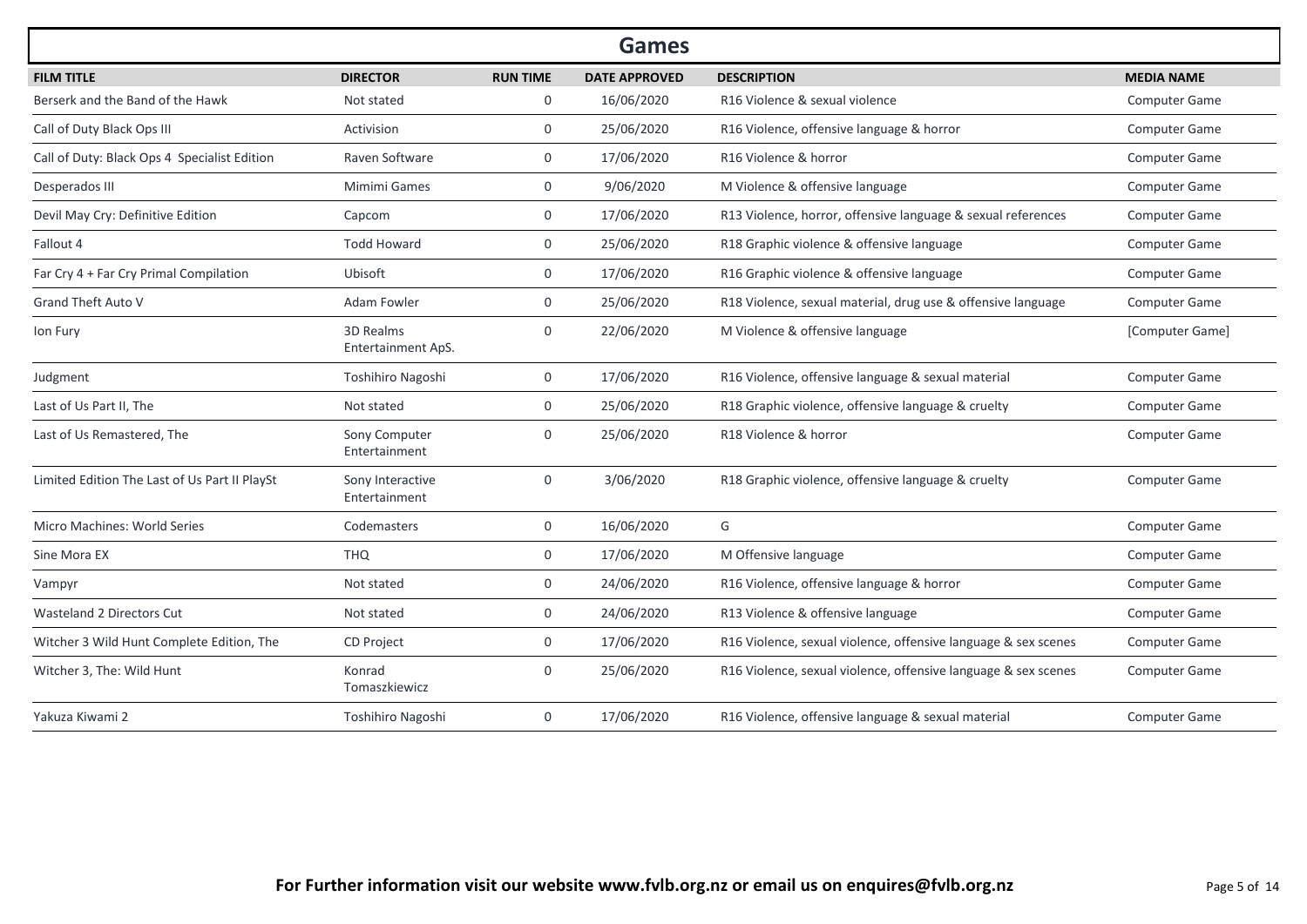| <b>Home Media</b>                            |                                                  |                 |                      |                                                               |                   |  |  |  |
|----------------------------------------------|--------------------------------------------------|-----------------|----------------------|---------------------------------------------------------------|-------------------|--|--|--|
| <b>FILM TITLE</b>                            | <b>DIRECTOR</b>                                  | <b>RUN TIME</b> | <b>DATE APPROVED</b> | <b>DESCRIPTION</b>                                            | <b>MEDIA NAME</b> |  |  |  |
| 28 Days Later                                | Danny Boyle                                      | 108.29          | 29/06/2020           | R16 Violence, offensive language & horror                     | <b>DVD</b>        |  |  |  |
| Absolutely Fabulous: The Movie               | Mandie Fletcher                                  | 181.5           | 23/06/2020           | M Offensive language, sexual references & drug use            | Bluray/UV         |  |  |  |
| Accountant, The                              | Gavin O'Connor                                   | 255.08          | 23/06/2020           | R16 Violence & offensive language                             | Bluray/UV         |  |  |  |
| Adventure Time Complete Collection           | Larry Leichliter,<br>Patrick McHale              | 3287.43         | 17/06/2020           | PG Violence & coarse language                                 | Bluray            |  |  |  |
| All Nighter                                  | Gavin Wiesen                                     | 82.03           | 9/06/2020            | M Offensive language, sexual references & drug use            | <b>DVD</b>        |  |  |  |
| American President, The                      | Rob Reiner                                       | 109.08          | 11/06/2020           | M Offensive language                                          | <b>DVD</b>        |  |  |  |
| Anne of Green Gables                         | Isao Takahata                                    | 186             | 16/06/2020           | G                                                             | Bluray/DVD        |  |  |  |
| Argo The Extended Cut                        | <b>Ben Affleck</b>                               | 379.32          | 18/06/2020           | M Violence & offensive language                               | Bluray/UV         |  |  |  |
| <b>Artists and Models</b>                    | Frank Tashlin                                    | 108.57          | 2/06/2020            | G                                                             | <b>DVD</b>        |  |  |  |
| Ascent, The                                  | Tom Paton                                        | 98.53           | 19/06/2020           | R16 Violence, offensive language & content that may disturb   | (DVD)             |  |  |  |
| Attack on Titan: Season 3 Part 2             | Hiroyuki Tanaka,<br>Shita Taro, Aiko<br>Sakuraba | 239.35          | 8/06/2020            | R13 Violence, horror & cruelty                                | Bluray            |  |  |  |
| Attack on Titan: Season 3 Part 2             | Hiroyuki Tanaka,<br>Shita Taro, Aiko<br>Sakuraba | 718.25          | 8/06/2020            | R13 Violence, horror & cruelty                                | Bluray/DVD/DC     |  |  |  |
| Attack on Titan: Season 3 Part 2 (Disc 1)    | Masashi Koizuka                                  | 119.45          | 3/06/2020            | R13 Violence & horror scenes                                  | <b>DVD</b>        |  |  |  |
| Attack on Titan: Season 3 Part 2 (Disc 2)    | Masashi Koizuka                                  | 119.3           | 3/06/2020            | R13 Violence, horror & cruelty                                | <b>DVD</b>        |  |  |  |
| Avengers Assemble: Black Panthers Quest King | Marvel                                           | 110.25          | 16/06/2020           | PG Low level violence                                         | <b>DVD</b>        |  |  |  |
| Bad Moms Collection, The                     | Jon Lucas, Scott<br>Moore                        | 205.45          | 8/06/2020            | R16 Sex scenes, sexual content, drug use & offensive language | <b>Bluray</b>     |  |  |  |
| Barber of Siberia, The                       | Nikita Mikhalkov                                 | 169.57          | 10/06/2020           | M Sex scenes & offensive language                             | <b>DVD</b>        |  |  |  |
| Beauty & The Beast 2-Movie Collection        | Bill Condon, Gary<br>Trousdale, Kirk<br>Wise     | 221             | 19/06/2020           | PG Violence & scary scenes                                    | Bluray            |  |  |  |
| Bellboy, The                                 | Jerry Lewis                                      | 68.53           | 2/06/2020            | G                                                             | <b>DVD</b>        |  |  |  |
| Bells of St Mary's, The                      | Leo McCarey                                      | 120.47          | 2/06/2020            | G                                                             | <b>DVD</b>        |  |  |  |
| Birdy                                        | Alan Parker                                      | 119.59          | 2/06/2020            | RP16                                                          | <b>DVD</b>        |  |  |  |
| <b>Black Water</b>                           | Pasha Patriki                                    | 104.32          | 22/06/2020           | R16 Violence & offensive language                             | (DVD)             |  |  |  |

**For Further information visit our website www.fvlb.org.nz or email us on enquires@fvlb.org.nz** Page 6 of 14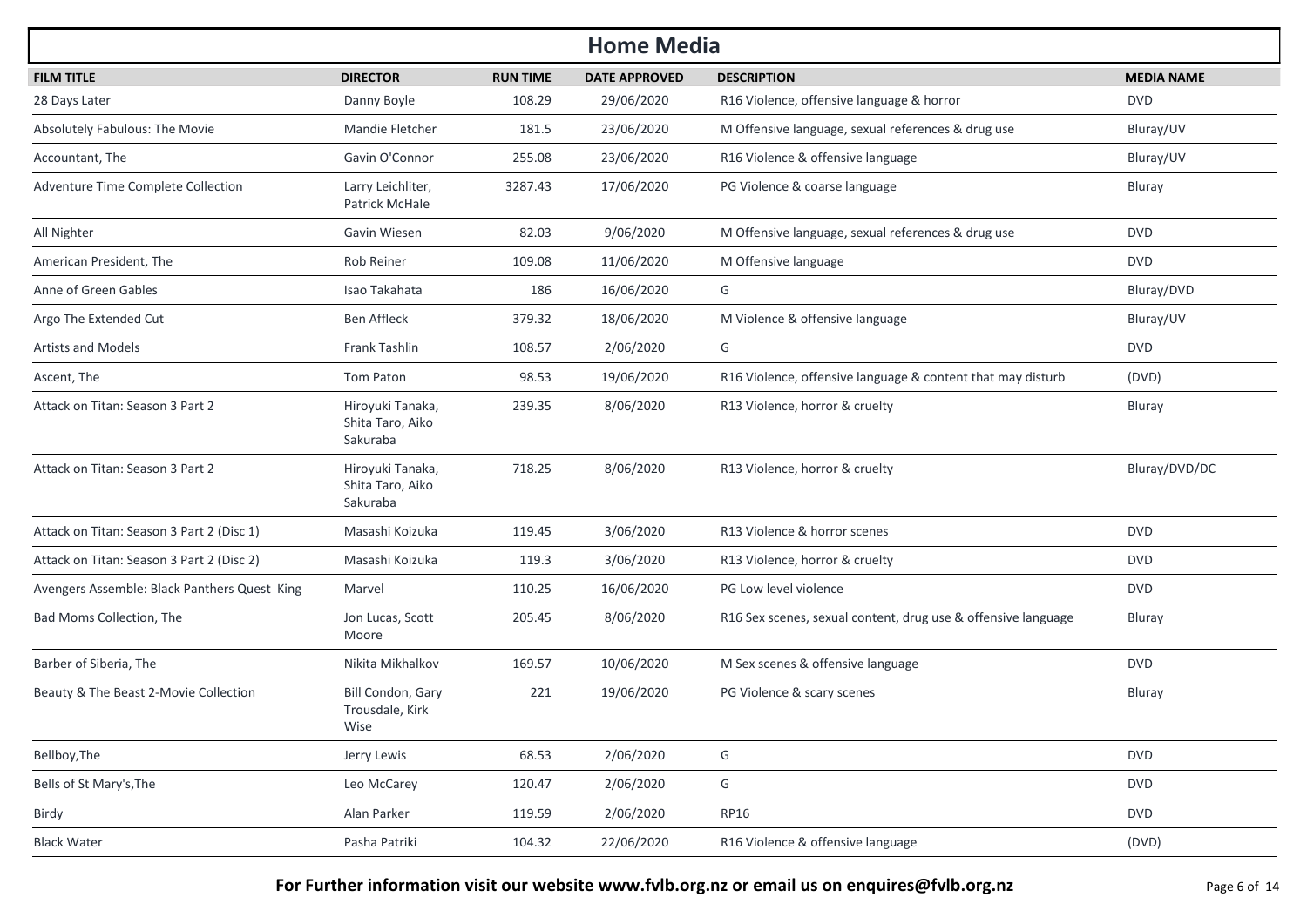| Blacklist, The: Season 7 (Disc 1)            | Bill Roe et al.                                        | 166.55  | 29/06/2020 | R16 Violence, cruelty & content that may disturb                  | (Digital DVD) |
|----------------------------------------------|--------------------------------------------------------|---------|------------|-------------------------------------------------------------------|---------------|
| <b>Blood: Series 2</b>                       | Maurice Sweeney,<br>Laura Way                          | 274.16  | 18/06/2020 | M Violence, offensive language & drug use                         | <b>DVD</b>    |
| Brabham                                      | Akos Armont                                            | 85.37   | 18/06/2020 | M Offensive language                                              | <b>DVD</b>    |
| Brideshead Revisited - The Complete Series   | Charles Sturridge                                      | 662.57  | 18/06/2020 | PG Sexual references                                              | <b>DVD</b>    |
| Brooklyn Nine-Nine: Season 7                 | Cortney Carrillo,<br>Luke Del Tredici et<br>al         | 266.15  | 16/06/2020 | M Violence, offensive language & drug references                  | <b>DVD</b>    |
| <b>Buffalo Soldiers</b>                      | Gregor Jordan                                          | 94.18   | 18/06/2020 | R16 Violence, offensive language & drug use                       | <b>DVD</b>    |
| <b>Butt Boy</b>                              | <b>Tyler Cornack</b>                                   | 98.41   | 8/06/2020  | R16 Violence, suicide, sexual material & content that may disturb | (DVD)         |
| Bye Bye Man, The                             | <b>Stacy Title</b>                                     | 96.01   | 9/06/2020  | R13 Violence, suicide & content that may disturb                  | Bluray        |
| Cadfael Complete Collection Series 1 - 4     | Graham<br>Theakston/Malcolm<br>Mowbray/Herbert<br>Wise | 981.46  | 19/06/2020 | M Medium level violence                                           | <b>DVD</b>    |
| Close Encounters Of The Third Kind           | Steven Spieldberg                                      | 404.05  | 18/06/2020 | PG Violence                                                       | Bluray        |
| <b>Collision Earth</b>                       | Matthew Boda                                           | 80.51   | 2/06/2020  | M Content may disturb                                             | <b>DVD</b>    |
| Come To Daddy                                | Ant Timpson                                            | 94.49   | 10/06/2020 | R16 Violence, sexual references & offensive language              | <b>DVD</b>    |
| Come To Daddy                                | Ant Timpson                                            | 94.49   | 12/06/2020 | R16 Violence, sexual references & offensive language              | Bluray        |
| Court Jester, The                            | Norman<br>Panama/Melvin<br>Frank                       | 97.06   | 2/06/2020  | G                                                                 | <b>DVD</b>    |
| Crosstalk                                    | Mark Egerton                                           | 78.09   | 29/06/2020 | M                                                                 | <b>DVD</b>    |
| Dark Knight Trilogy, The                     | Christopher Nolan                                      | 456.47  | 22/06/2020 | M Violence                                                        | Bluray        |
| Darling Buds Of May Complete Series          | Various                                                | 1002.06 | 18/06/2020 | PG Adult themes                                                   | <b>DVD</b>    |
| Dazed and Confused                           | Richard Linklater                                      | 102.07  | 5/06/2020  | M Offensive language                                              | <b>DVD</b>    |
| Dazed and Confused                           | Richard Linklater                                      | 102.14  | 5/06/2020  | M Offensive language                                              | Bluray        |
| Defying Gravity: The Untold Story of Women's | Bess Kargman, Lucy<br>Walker                           | 43      | 17/06/2020 | PG                                                                | Film - Online |
| Defying Gravity: The Untold Story of Women's | Bess Kargman, Lucy<br>Walker                           | 32.33   | 17/06/2020 | PG                                                                | Film - Online |
| Defying Gravity: The Untold Story of Women's | Bess Kargman, Lucy<br>Walker                           | 36.32   | 17/06/2020 | M                                                                 | Film - Online |
|                                              |                                                        |         |            |                                                                   |               |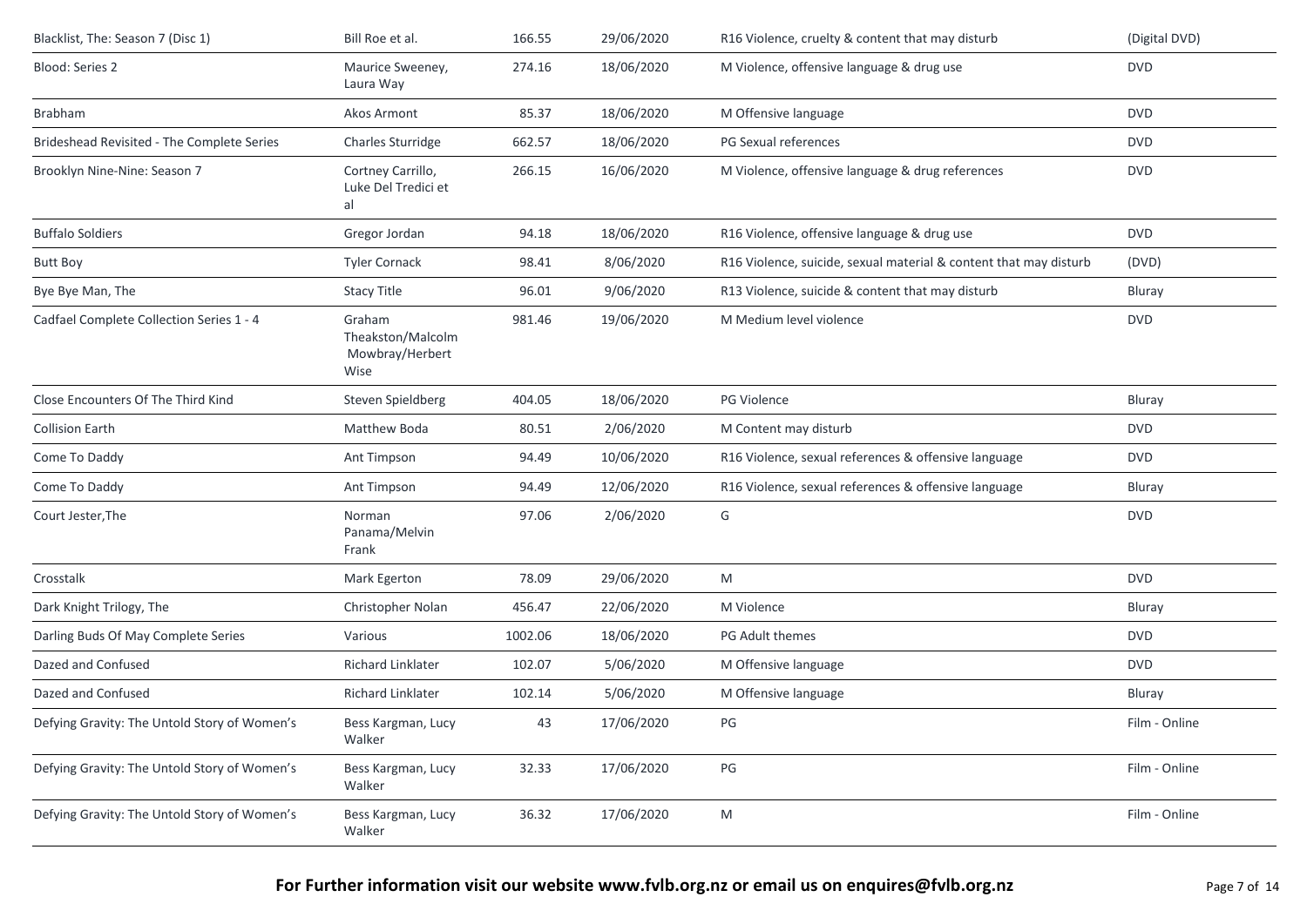| Defying Gravity: The Untold Story of Women's | Bess Kargman, Lucy<br>Walker                                | 36.58  | 17/06/2020 | PG                                                 | Film - Online |
|----------------------------------------------|-------------------------------------------------------------|--------|------------|----------------------------------------------------|---------------|
| Defying Gravity: The Untold Story of Women's | Bess Kargman, Lucy<br>Walker                                | 33.26  | 17/06/2020 | M Sexual abuse themes & suicide references         | Film - Online |
| Defying Gravity: The Untold Story of Women's | Bess Kargman, Lucy<br>Walker                                | 44.02  | 17/06/2020 | G                                                  | Film - Online |
| Delivery Man                                 | Ken Scott                                                   | 104.55 | 9/06/2020  | M Offensive language                               | Bluray        |
| Demon City Shinjuku                          | Yoshiaki Kawajiri                                           | 78     | 16/06/2020 | M Violence & offensive language                    | Film - Online |
| Die Hard Quadrilogy                          | John<br>Mctiernan/Renny<br>Harlin/Len<br>Wiseman            | 512.21 | 8/06/2020  | M Violence & offensive language                    | Bluray        |
| Doctor Foster Series 2                       | Jeremy Lovering                                             | 287.14 | 24/06/2020 | M Offensive language, sex scenes & suicide         | <b>DVD</b>    |
| Don't Give Up The Ship                       | Norman Taurog                                               | 88.45  | 2/06/2020  | PG                                                 | <b>DVD</b>    |
| Don't Breathe                                | Fede Alvarez                                                | 177.04 | 9/06/2020  | R18 Violence, sexual violence & offensive language | Bluray/DC     |
| Dr No                                        | <b>Terence Young</b>                                        | 219.4  | 18/06/2020 | PG Low level violence                              | Bluray/UV     |
| Dunkirk                                      | Christopher Nolan                                           | 213.16 | 19/06/2020 | M Violence & offensive language                    | Bluray/UV     |
| Earth from Space                             | Barny Revill, Justin<br>Anderson et al                      | 230.59 | 24/06/2020 | G                                                  | <b>DVD</b>    |
| Enemy Within, The: Complete Series           | Mark Pellington,<br>Charles Beeson,<br><b>Richard Lewis</b> | 556.02 | 18/06/2020 | M Violence                                         | <b>DVD</b>    |
| Errand Boy, The                              | Jerry Lewis                                                 | 88.44  | 2/06/2020  | G                                                  | <b>DVD</b>    |
| <b>Escape and Evasion</b>                    | Storm Ashwood                                               | 88.25  | 2/06/2020  | R16 Violence, cruelty & offensive language         | (DVD)         |
| Eureka Seven HiEvolution 2: Anemone          | Tomoki Kyôda                                                | 94.56  | 16/06/2020 | M Violence                                         | Bluray        |
| Extra Ordinary                               | Mike Ahern, Enda<br>Loughman                                | 108.58 | 18/06/2020 | M Offensive language                               | <b>DVD</b>    |
| Extraordinary, The                           | Olivier Nakache,<br>Éric Toledano                           | 108.58 | 18/06/2020 | M Offensive language                               | <b>DVD</b>    |
| Far and Away                                 | Ron Howard                                                  | 139.54 | 16/06/2020 | PG Violence                                        | Bluray        |
| Fire Force Season 1 Part 1                   | Yuki Yase                                                   | 864.06 | 16/06/2020 | M Violence & sexualised imagery                    | Bluray/DVD/DC |
| Five Card Stud                               | Henry Hathaway                                              | 102.33 | 2/06/2020  | M Low level violence                               | <b>DVD</b>    |
| Five Pennies, The                            | Melville Shavelson                                          | 112.33 | 2/06/2020  | G                                                  | <b>DVD</b>    |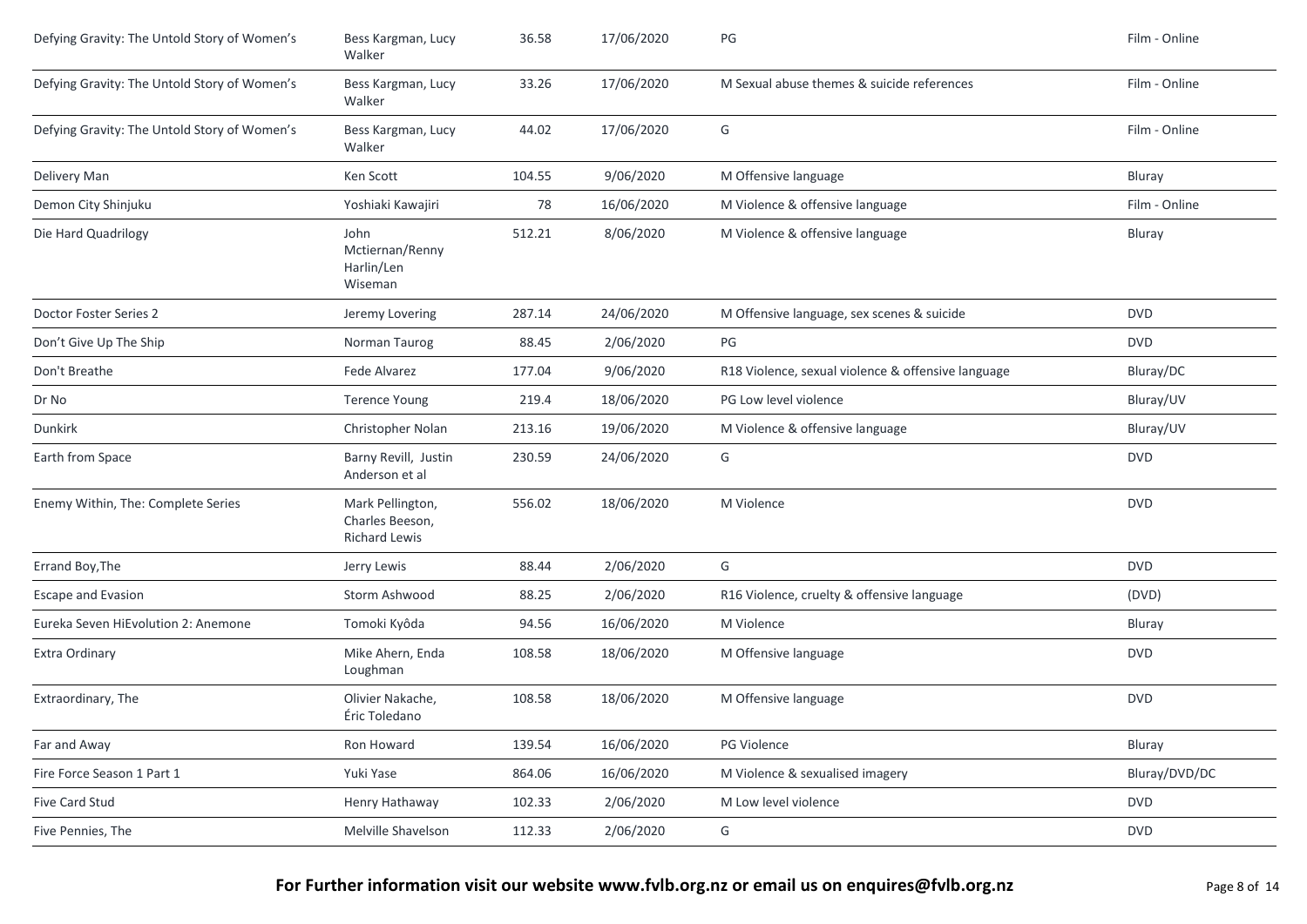| For Your Eyes Only                         | John Glen                                               | 255.58 | 18/06/2020 | PG Violence                                            | Bluray/UV  |
|--------------------------------------------|---------------------------------------------------------|--------|------------|--------------------------------------------------------|------------|
| Foreigner: Live at the Rainbow 78          | Derek Burbridge                                         | 74.44  | 24/06/2020 | G                                                      | Bluray     |
| From Russia with Love                      | <b>Terence Young</b>                                    | 230.24 | 23/06/2020 | <b>PG Violence</b>                                     | Bluray/UV  |
| Geisha Boy, The                            | Frank Tashlin                                           | 93.39  | 2/06/2020  | G                                                      | <b>DVD</b> |
| Geostorm                                   | Dean Devlin, Danny<br>Cannon                            | 218.14 | 19/06/2020 | M Violence                                             | Bluray/DC  |
| Glee Season 1                              | Various                                                 | 967.59 | 9/06/2020  | PG Sexual references                                   | Bluray     |
| Golem, The                                 | Doron Paz, Yoav<br>Paz                                  | 90.47  | 22/06/2020 | R16 Violence, horror & sex scenes                      | (DVD)      |
| Good Doctor, The: Season 3                 | Various                                                 | 829.52 | 9/06/2020  | M Sexual references & content that may disturb         | <b>DVD</b> |
| Good Doctor, The: Season 3 (Disc 1)        | Mike Listo, Allison<br>Liddi-Brown, Tara<br>Nicole Weyr | 165.39 | 8/06/2020  | M Sexual references & content that may disturb         | <b>DVD</b> |
| Good Doctor, The: Season 3 (Disc 2)        | Rebecca Moline et<br>al.                                | 165.21 | 8/06/2020  | M Sexual references & content that may disturb         | <b>DVD</b> |
| Good Doctor, The: Season 3 (Disc 3)        | Marisol Adler et al.                                    | 164.58 | 8/06/2020  | M Sexual references & content that may disturb         | <b>DVD</b> |
| Good Doctor, The: Season 3 (Disc 4)        | Steven DePaul et al.                                    | 168.34 | 8/06/2020  | M Sexual references & content that may disturb         | <b>DVD</b> |
| Good Doctor, The: Season 3 (Disc 5)        | Lisa Demaine et al.                                     | 165.2  | 8/06/2020  | M Content may disturb                                  | <b>DVD</b> |
| Good Place Season 4, The                   | various                                                 | 342.3  | 2/06/2020  | M Violence & sexual references                         | <b>DVD</b> |
| Good Woman is Hard to Find, A              | Abner Pastoll                                           | 93.04  | 4/06/2020  | R16 Violence, sexual violence & offensive language     | (DVD)      |
| Great Gatsby, The                          | Jack Clayton                                            | 137.32 | 2/06/2020  | PG Violence                                            | <b>DVD</b> |
| Great War, The: 1918 Crisis And Conclusion | Not Stated                                              | 50.32  | 5/06/2020  | PG War footage                                         | <b>DVD</b> |
| Guide to Second Date Sex, A                | Rachel Hirons                                           | 77.47  | 16/06/2020 | R16 Sex scenes, sexual references & offensive language | <b>DVD</b> |
| Hawaii Five-0: Season 8 (Disc 1)           | Bryan Spicer et al.                                     | 163.33 | 29/06/2020 | R13 Violence & cruelty                                 | <b>DVD</b> |
| Hawaii Five-0: Season 8 (Disc 2)           | Bronwen Hughes et<br>al.                                | 207.29 | 29/06/2020 | R13 Violence & cruelty                                 | <b>DVD</b> |
| Hawaii Five-0: Season 8 (Disc 3)           | Peter Weller et al.                                     | 163.46 | 29/06/2020 | M Violence & suicide                                   | <b>DVD</b> |
| Hawaii Five-0: Season 8 (Disc 4)           | Peter Weller et al.                                     | 164.25 | 29/06/2020 | R13 Violence & content that may disturb                | <b>DVD</b> |
| Hawaii Five-0: Season 8 (Disc 5)           | Alex O'Loughlin et<br>al.                               | 166.18 | 29/06/2020 | M Violence                                             | <b>DVD</b> |
| Hawaii Five-0: Season 8 (Disc 6)           | Ruba Nadda et al.                                       | 164.41 | 29/06/2020 | M Violence                                             | <b>DVD</b> |
| Hercules                                   | <b>Brett Ratner</b>                                     | 94.03  | 11/06/2020 | M Violence, sexual references & offensive language     | <b>DVD</b> |

For Further information visit our website www.fvlb.org.nz or email us on enquires@fvlb.org.nz<br>Page 9 of 14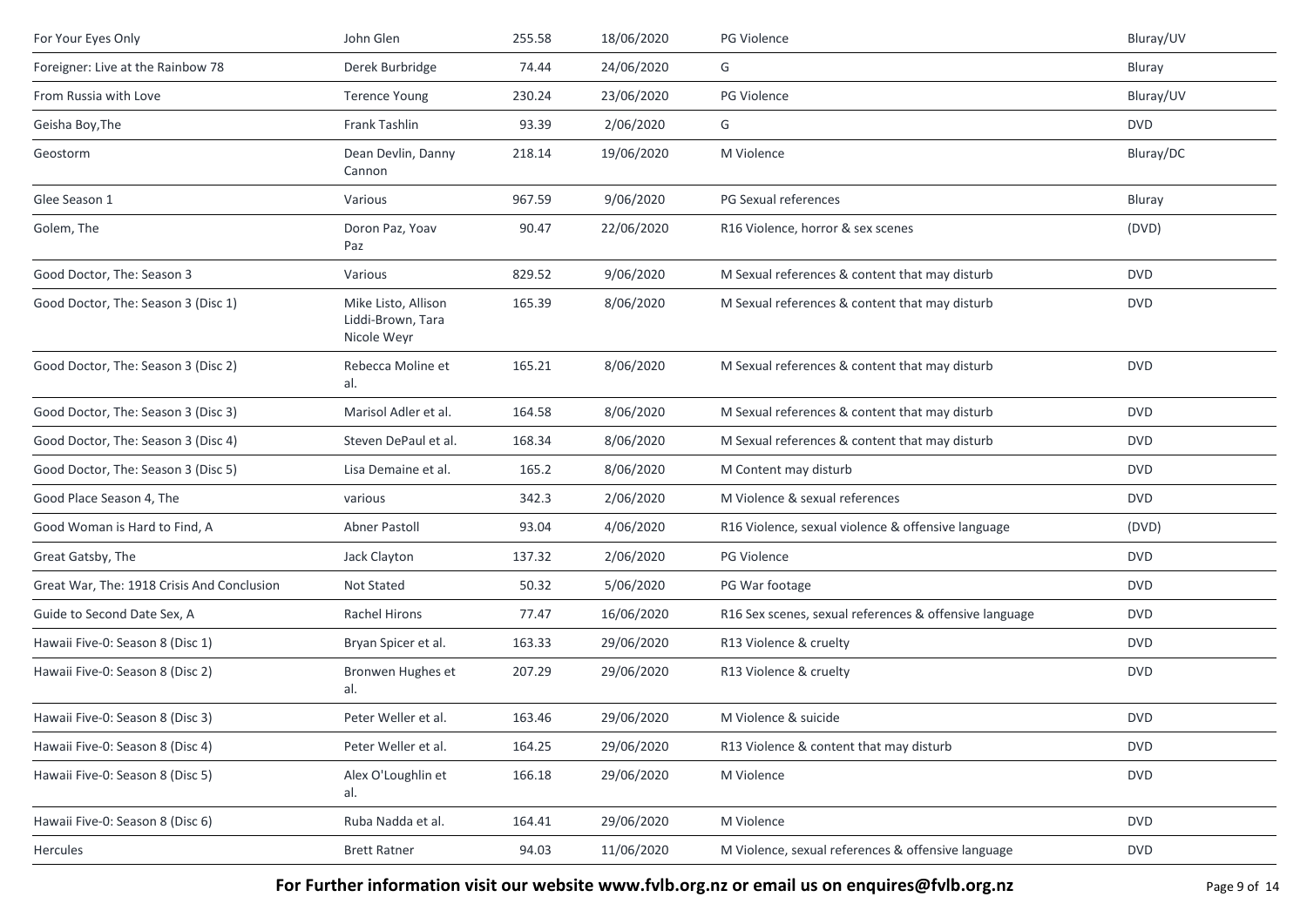| <b>His Dark Materials</b>                     | Jamie Childs,<br>William McGregor,<br>etc             | 443.11 | 25/06/2020 | M Violence                                                                           | <b>DVD</b>          |
|-----------------------------------------------|-------------------------------------------------------|--------|------------|--------------------------------------------------------------------------------------|---------------------|
| Hollywood or Bust                             | Frank Tashlin                                         | 94.41  | 2/06/2020  | PG Low level violence                                                                | <b>DVD</b>          |
| Houseboat                                     | Melville Shavelson                                    | 105.1  | 2/06/2020  | G                                                                                    | <b>DVD</b>          |
| Hunt, The                                     | Craig Zobel                                           | 90.02  | 12/06/2020 | R16 Graphic violence, offensive language & cruelty                                   | (Bluray)            |
| Inbetween, The: The Complete Series           | Charlotte Sieling,<br>David Von Ancken,<br>Ruba Nadda | 426.42 | 18/06/2020 | M Violence                                                                           | <b>DVD</b>          |
| Indiana Jones The Complete Adventures         | Steven Spielberg                                      | 483    | 23/06/2020 | M Violence                                                                           | Bluray              |
| Interview, The                                | Evan Goldberg,<br>Seth Rogan                          | 225.42 | 19/06/2020 | R16 Violence, offensive language, sexual material & other content<br>that may offend | Bluray/UV           |
| Invisible Man, The                            | Leigh Whannell                                        | 248.46 | 9/06/2020  | R16 Violence, cruelty, self-harm & domestic abuse                                    | Bluray 4K/Bluray    |
| Jaws                                          | Steven Spielberg                                      | 247.06 | 3/06/2020  | M Violence & offensive language                                                      | Bluray 4K/Bluray    |
| Jojo Siwa D.R.E.A.M. Tour the Concert Experi  | Jason Perlman                                         | 56.14  | 16/06/2020 | G                                                                                    | <b>DVD</b>          |
| Journey To China: The Mystery of the Dragon S | Oleg Stepchenko                                       | 119.59 | 19/06/2020 | M Violence                                                                           | Bluray              |
| Journey To China: The Mystery of the Dragon S | Oleg Stepchenko                                       | 115.16 | 19/06/2020 | M Violence                                                                           | <b>DVD</b>          |
| Jungle Book 2 Movie Collection, The           | Wolfgang<br>Ritherman, Steve<br>Trenbirth             | 150.43 | 9/06/2020  | G                                                                                    | Bluray              |
| Jurassic Park Collection                      | Steven Spielberg,<br>Joe Johnston                     | 948.34 | 8/06/2020  | M Violence                                                                           | Bluray 3D/Bluray/DC |
| Jurassic Park Collection                      | Steven Spielberg,<br>Joe Johnston                     | 948.34 | 19/06/2020 | M Violence                                                                           | Bluray 3D/Bluray/UV |
| Killer Sofa                                   | Bernie Rao                                            | 77.48  | 19/06/2020 | R13 Violence, horror scenes & content may disturb                                    | (DVD)               |
| Knock On Wood                                 | Melvin<br>Frank, Norman<br>Panama                     | 103.22 | 2/06/2020  | PG Violence                                                                          | <b>DVD</b>          |
| Legend of Baron Toa, The                      | Kiel McNaughton                                       | 101.1  | 16/06/2020 | RP13 Violence & offensive language                                                   | <b>DVD</b>          |
| Lion King 2, The: Simba's Pride               | Darrell Rooney                                        | 80.49  | 23/06/2020 | G                                                                                    | Bluray              |
| Lion King 3, The: Hakuna Matata               | <b>Bradley Raymond</b>                                | 76.14  | 23/06/2020 | G                                                                                    | Bluray              |
| Live & Let Die                                | <b>Guy Hamilton</b>                                   | 243.16 | 23/06/2020 | PG Violence                                                                          | Bluray/UV           |
| Lola Montes                                   | Max Ophuls                                            | 115.26 | 10/06/2020 | $\mathsf{PG}$                                                                        | <b>DVD</b>          |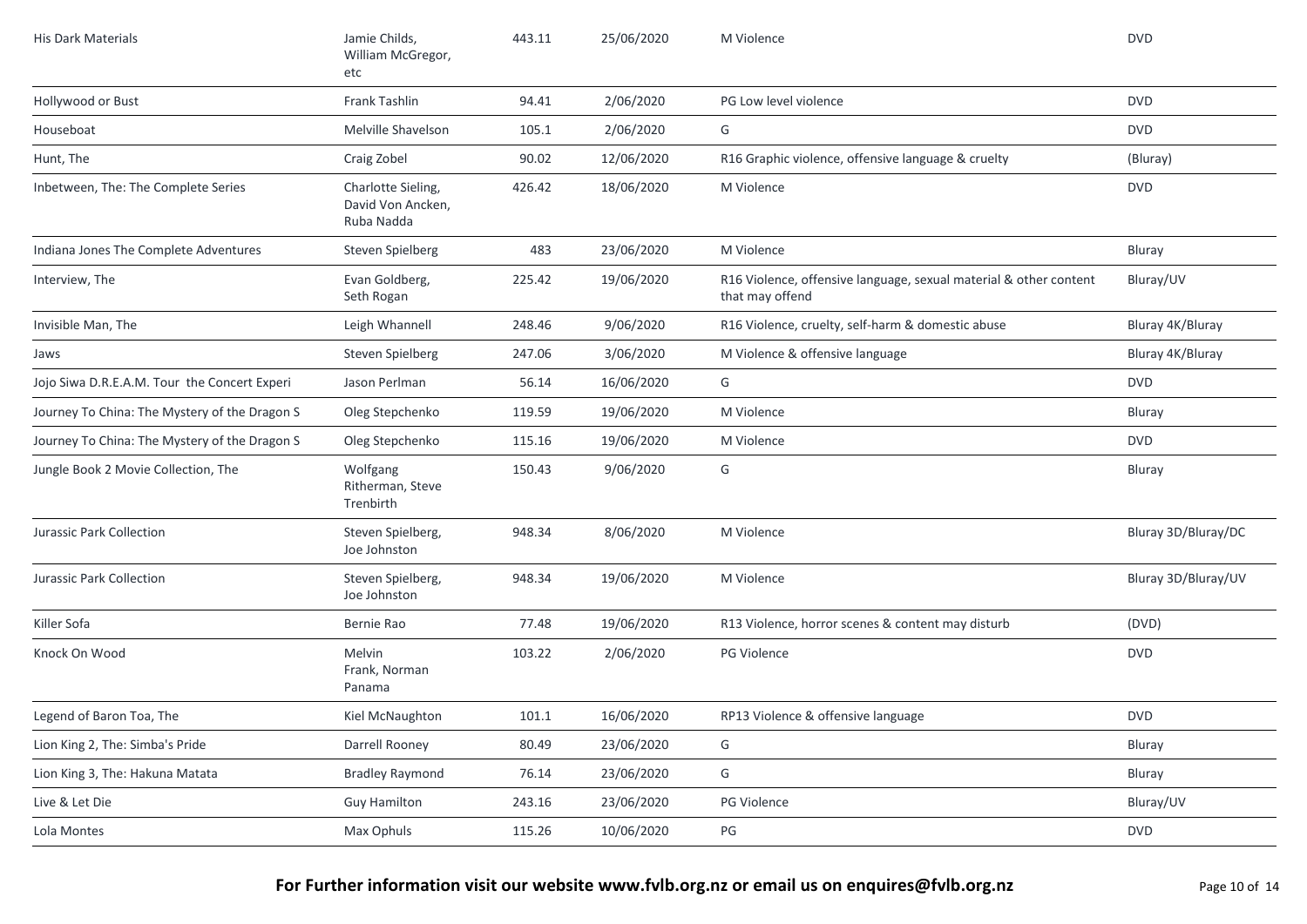| Longest Yard, The                             | Robert Aldrich                                | 121.08  | 29/06/2020 | M Low level violence                               | Bluray           |
|-----------------------------------------------|-----------------------------------------------|---------|------------|----------------------------------------------------|------------------|
| Longest Yard, The                             | Robert Aldrich                                | 121.01  | 29/06/2020 | M Low level violence                               | <b>DVD</b>       |
| Machinist, The                                | <b>Brad Anderson</b>                          | 101.48  | 5/06/2020  | M Violence, sexual references & offensive language | <b>DVD</b>       |
| Machinist, The                                | <b>Brad Anderson</b>                          | 101.55  | 5/06/2020  | M Violence, sexual references & offensive language | Bluray           |
| Mamma Mia! 2 - Movie Collection               | Ol Parker, Phyllida<br>Lloyd                  | 335.56  | 19/06/2020 | PG Sexual references                               | Bluray           |
| Moonraker                                     | Lewis Gilbert                                 | 252.56  | 18/06/2020 | PG Violence                                        | Bluray/UV        |
| Naruto Shippuden Chakra Collection 4          | Hayato Date                                   | 1606    | 16/06/2020 | M Violence                                         | <b>DVD</b>       |
| Nightmare on Elm Street Collection, A         | Wes Craven et al                              | 657.34  | 19/06/2020 | RP16 Violence & offensive language                 | Bluray           |
| On Her Majesty's Secret Service               | Peter R Hunt                                  | 284.36  | 9/06/2020  | PG Violence                                        | Bluray/DC        |
| On Her Majesty's Secret Service               | Peter R Hunt                                  | 284.36  | 18/06/2020 | <b>PG Violence</b>                                 | Bluray/UV        |
| On The Double                                 | Melville Shavelson                            | 91.42   | 2/06/2020  | PG Violence                                        | <b>DVD</b>       |
| One Desire                                    | Jerry Hopper                                  | 93.49   | 2/06/2020  | PG                                                 | <b>DVD</b>       |
| One Piece: Stampede                           | Takashi Otsuka                                | 102.1   | 16/06/2020 | PG Violence & coarse language                      | Bluray           |
| One Piece: Stampede                           | Takashi Otsuka                                | 101.54  | 16/06/2020 | PG Violence & coarse language                      | <b>DVD</b>       |
| <b>Ordinary People</b>                        | Robert Redford                                | 124.21  | 16/06/2020 | R16 Offensive language                             | Bluray           |
| Our World & Beyond 3D Collection              | Not Stated                                    | 1165.02 | 8/06/2020  | G                                                  | Bluray 3D/Bluray |
| Outer Limits: The Complete Collection         | Various                                       | 2608.17 | 19/06/2020 | PG Medium level violence                           | Bluray           |
| Outer Limits: The Complete Collection         | Various                                       | 2513.34 | 19/06/2020 | PG Medium level violence                           | <b>DVD</b>       |
| Pahokee                                       | Ivete Lucas, Patrick<br>Bresnan               | 112.06  | 16/06/2020 | M Offensive language                               | Film - Online    |
| Pan's Labyrinth                               | Guillermo Del Toro                            | 119     | 23/06/2020 | R16 Violence, offensive language & horror          | Bluray           |
| Peppa Pig Mandy Mouse                         | Neville Astley,<br>Mark Baker                 | 60      | 16/06/2020 | G                                                  | <b>DVD</b>       |
| Phone Booth                                   | Joel Schumacher                               | 81      | 19/06/2020 | M Violence & offensive language                    | Bluray           |
| Photograph                                    | Ritesh Batra                                  | 103.5   | 18/06/2020 | M                                                  | <b>DVD</b>       |
| Pokemon The Series: Season 22 Complete Collec | Pokemon                                       | 1149.05 | 16/06/2020 | PG Violence                                        | <b>DVD</b>       |
| Police Academy Complete Collection            | Hugh Wilson/Jerry<br>Paris/Jim Drake et<br>al | 610.58  | 9/06/2020  | M Violence, sexual references & offensive language | Bluray           |
| Promare                                       | Hiroyuki Imaishi                              | 111     | 16/06/2020 | PG Violence & coarse language                      | Film - Online    |

**For Further information visit our website www.fvlb.org.nz or email us on enquires@fvlb.org.nz** Page 11 of 14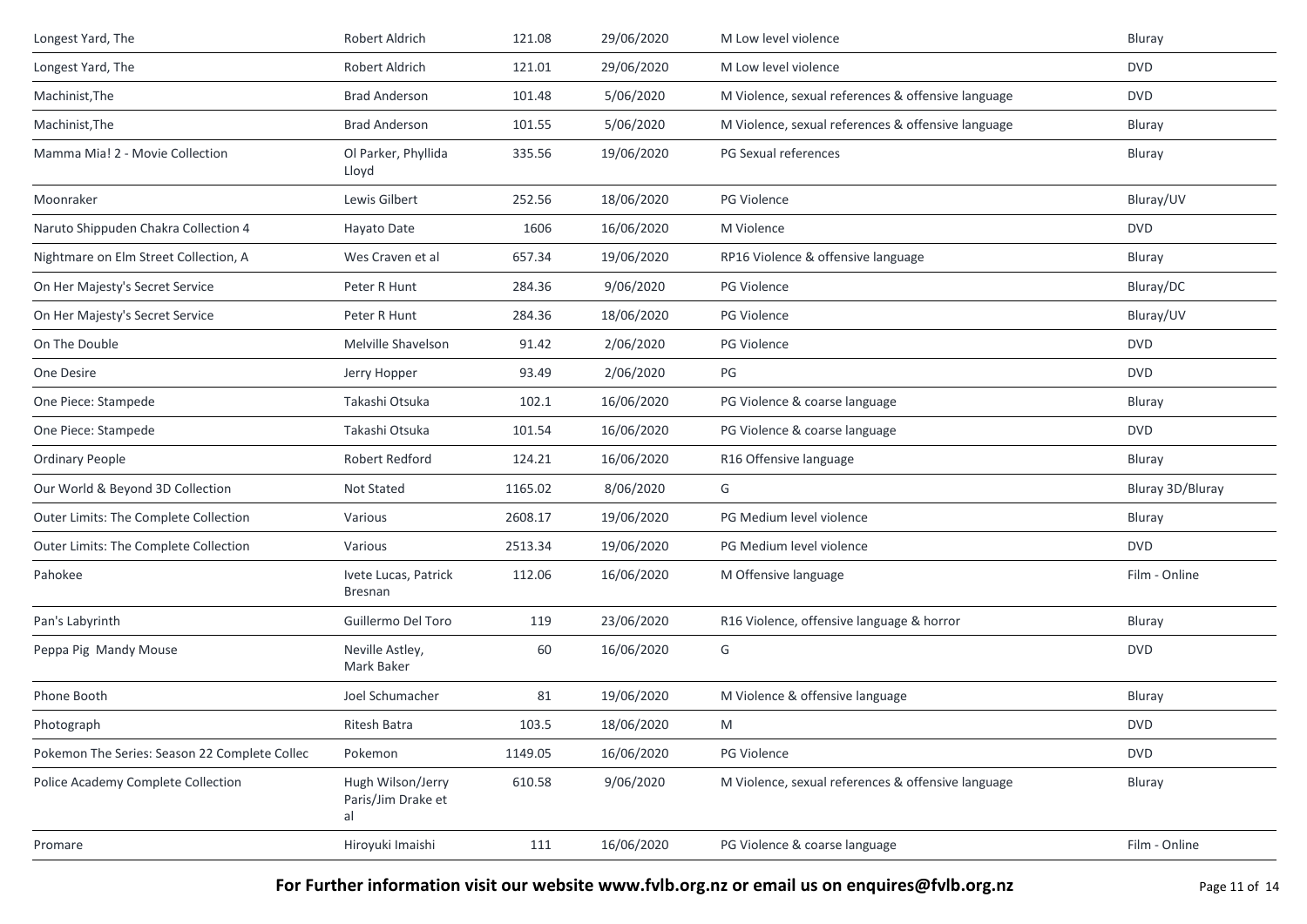| Promare                                       | Hiroyuki Imaishi                                  | 111     | 16/06/2020 | PG Violence & coarse language                       | Film - Online |
|-----------------------------------------------|---------------------------------------------------|---------|------------|-----------------------------------------------------|---------------|
| Promised Neverland, The: Complete Season 1    | Mamoru Kanbe                                      | 274.04  | 16/06/2020 | M Violence & horror                                 | Bluray        |
| Proxima                                       | Alice Winocour                                    | 102.59  | 18/06/2020 | M Offensive language & nudity                       | <b>DVD</b>    |
| Queen and Slim                                | Melina Matsoukas                                  | 132.13  | 5/06/2020  | R13 Violence, offensive language & sex scenes       | <b>DVD</b>    |
| Rescuers, The                                 | Wolfgang<br>Reitherman                            | 77.13   | 18/06/2020 | G                                                   | Bluray        |
| <b>Ripper Street Series 1</b>                 | Tom Shankland /<br>Andy Wilson /<br>Colm McCarthy | 468.58  | 23/06/2020 | R16 Violence, sex scenes & content that may disturb | Bluray        |
| <b>Ripper Street Series 2</b>                 | Tom<br>shankland/Chris<br>Menaul                  | 471.15  | 23/06/2020 | R16 Violence, horror & suicide                      | Bluray        |
| RobiHachi Complete Series                     | Shinji Takamatsu                                  | 580.42  | 16/06/2020 | M Sexual references & sexualised imagery            | Bluray/DC     |
| Rosemary & Thyme - The Complete Boxed Set Ser | B.Farnham,<br>S.Langton, G.Sage                   | 1105.57 | 18/06/2020 | M Violence & offensive language                     | <b>DVD</b>    |
| Roswell New Mexico: Season 1                  | Various                                           | 550.03  | 9/06/2020  | M Violence                                          | <b>DVD</b>    |
| Sad Sack, The                                 | George Marshall                                   | 98.2    | 2/06/2020  | <b>PG Violence</b>                                  | <b>DVD</b>    |
| Seberg                                        | <b>Benedict Andrews</b>                           | 98.17   | 16/06/2020 | M Sex scenes, offensive language & nudity           | <b>DVD</b>    |
| Shepherd                                      | Julia Reynolds                                    | 87.15   | 4/06/2020  | PG Adult themes                                     | Film - Online |
| Shiralee, The                                 | George Ogilvie                                    | 188.41  | 9/06/2020  | RP13 Extra material may offend or disturb           | <b>DVD</b>    |
| <b>Shirley Valentine</b>                      | Lewis Gilbert                                     | 104.11  | 2/06/2020  | PG Coarse language                                  | <b>DVD</b>    |
| Smash The Complete Collection                 | Theresa Rebeck                                    | 1314.43 | 2/06/2020  | M Sex scenes & drug references                      | <b>DVD</b>    |
| Sniper: Assassins End                         | Kaare Andrews                                     | 91.13   | 19/06/2020 | R13 Strong violence & offensive language            | (DVD)         |
| Snoopy and Charlie Brown: The Peanuts Movie   | <b>Steve Martino</b>                              | 84.3    | 11/06/2020 | G                                                   | <b>DVD</b>    |
| Space Adventure Cobra                         | Osamu Dezaki                                      | 96      | 16/06/2020 | M Violence & nudity                                 | Film - Online |
| Spectre                                       | Sam Mendes                                        | 296.12  | 18/06/2020 | M Violence                                          | Bluray/UV     |
| Spy Who Loved Me, The                         | Lewis Gilbert                                     | 251.2   | 9/06/2020  | <b>PG Violence</b>                                  | Bluray/DC     |
| Spy Who Loved Me, The                         | Lewis Gilbert                                     | 251.2   | 23/06/2020 | <b>PG Violence</b>                                  | Bluray/UV     |
| Spy, The                                      | Jens Jonsson                                      | 105.12  | 19/06/2020 | M Violence & content that may disturb               | <b>DVD</b>    |
| Star Trek The Original Series: Origins        | Various                                           | 265.46  | 23/06/2020 | PG Low level violence                               | Bluray        |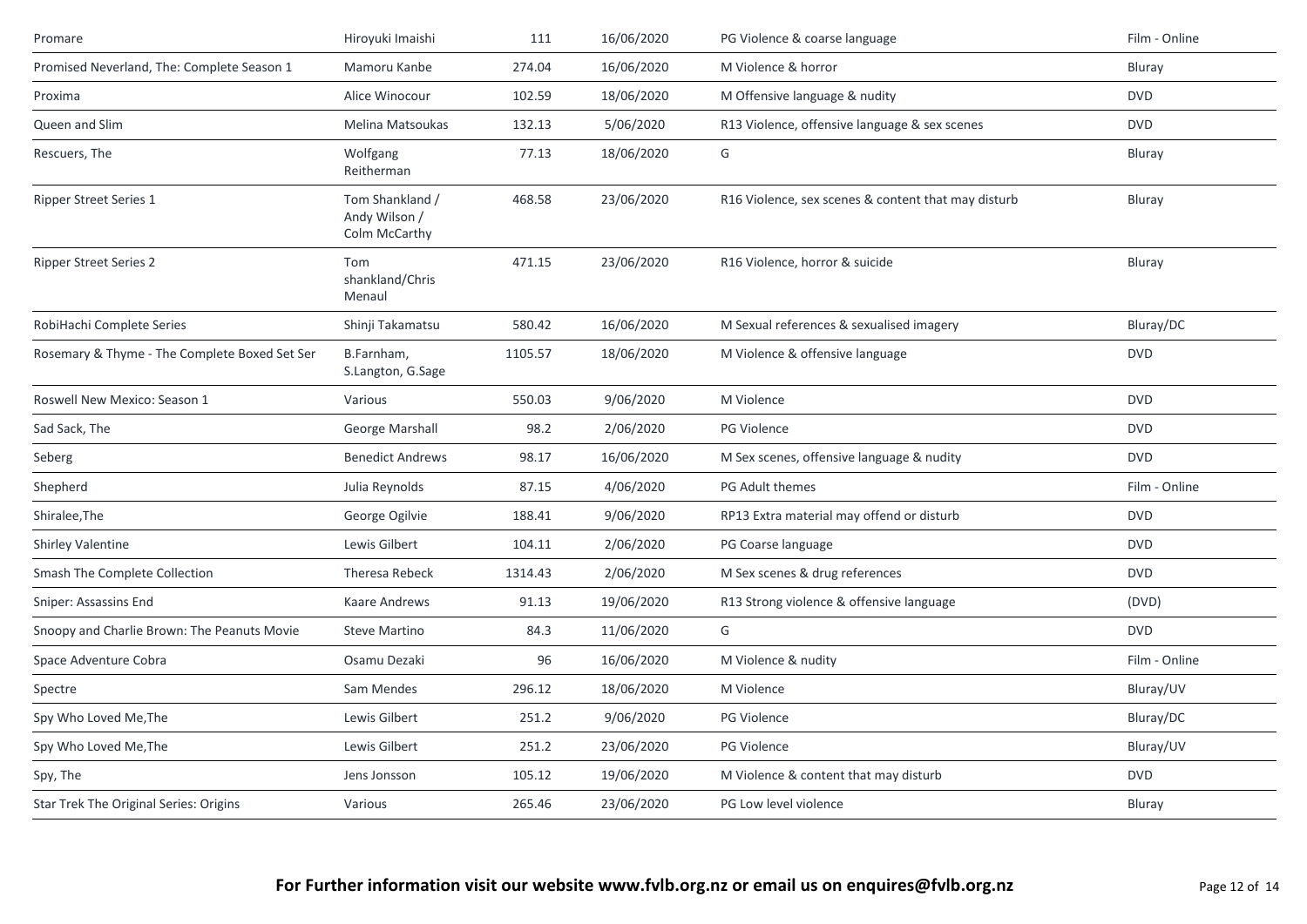| <b>Star Trek: Short Treks</b>                | Maja Vrvilo,<br>Olatunde<br>Osunsanmi | 116.53  | 9/06/2020  | PG Violence & coarse language                                              | Bluray        |
|----------------------------------------------|---------------------------------------|---------|------------|----------------------------------------------------------------------------|---------------|
| <b>Star Trek: Short Treks</b>                | Maja Vrvilo,<br>Olatunde<br>Osunsanmi | 117.08  | 9/06/2020  | PG Violence & coarse language                                              | <b>DVD</b>    |
| <b>Star Wars Prequel Trilogy</b>             | G Lucas                               | 400     | 23/06/2020 | M Medium level violence                                                    | Bluray        |
| <b>Star Wars Trilogy</b>                     | G Lucas/I<br>Kershner/R<br>Marquand   | 385     | 23/06/2020 | PG Violence                                                                | Bluray        |
| Steam In Britain: East Anglia                | Nick Chapman                          | 52.51   | 5/06/2020  | G                                                                          | <b>DVD</b>    |
| Steam In Britain: Settle & Carlisle          | Nick Chapman                          | 41.04   | 5/06/2020  | G                                                                          | <b>DVD</b>    |
| Steam In Britain: South & West Midlands      | Nick Chapman                          | 48.41   | 5/06/2020  | G                                                                          | <b>DVD</b>    |
| Steam In Britain: West Country               | Nick Chapman                          | 47.35   | 5/06/2020  | G                                                                          | <b>DVD</b>    |
| Supergirl: Seasons 1 & 2                     | various                               | 1805.07 | 19/06/2020 | M Violence                                                                 | Bluray        |
| Terence Davies Trilogy (Children/Madonna and | <b>Terence Davies</b>                 | 96.3    | 10/06/2020 | <b>R16</b>                                                                 | <b>DVD</b>    |
| Think Like A Man / Think Like A Man Too      | <b>Tim Story</b>                      | 218.35  | 9/06/2020  | M Offensive language, sexual references & drug references                  | <b>DVD</b>    |
| Thunderball                                  | <b>Terence Young</b>                  | 260.46  | 23/06/2020 | PG Low level violence                                                      | Bluray/UV     |
| Top Gun                                      | <b>Tony Scott</b>                     | 109.26  | 8/06/2020  | PG Coarse language                                                         | Bluray 4K     |
| Trick                                        | Patrick Lussier                       | 100.3   | 22/06/2020 | R16 Horror, graphic violence & offensive language                          | (DVD)         |
| Trip to Greece, The                          | Michael<br>Winterbottom               | 103     | 16/06/2020 | M Offensive language                                                       | Film - Online |
| Unbreakable Kimmy Schmidt: Season 4          | Various                               | 380.23  | 9/06/2020  | M Drug use & violence                                                      | <b>DVD</b>    |
| Undone                                       | <b>Steve Wall</b>                     | 56      | 9/06/2020  | PG Coarse language                                                         | Film - Online |
| Unstoppable                                  | Aaron Lieber                          | 95.19   | 16/06/2020 | PG                                                                         | <b>DVD</b>    |
| Valhalla                                     | Fenar Ahmad                           | 101     | 16/06/2020 | M Violence                                                                 | Film - Online |
| Visit, The                                   | M. Night Shyamalan                    | 93.54   | 9/06/2020  | M Violence & offensive language                                            | Bluray        |
| Visit, The                                   | M. Night Shyamalan                    | 187.08  | 18/06/2020 | M Violence & offensive language                                            | Bluray/UV     |
| Vivarium                                     | Lorcan Finnegan                       | 97.48   | 29/06/2020 | M Violence, offensive language, sex scenes & nudity                        | Bluray        |
| Vivarium                                     | Lorcan Finnegan                       | 97.42   | 29/06/2020 | M Violence, offensive language, sex scenes & nudity                        | <b>DVD</b>    |
| Watchmen: Season 1                           | Nicole Kassell, et al                 | 505.58  | 3/06/2020  | R13 Violence, offensive language, sex scenes & content that may<br>disturb | <b>DVD</b>    |